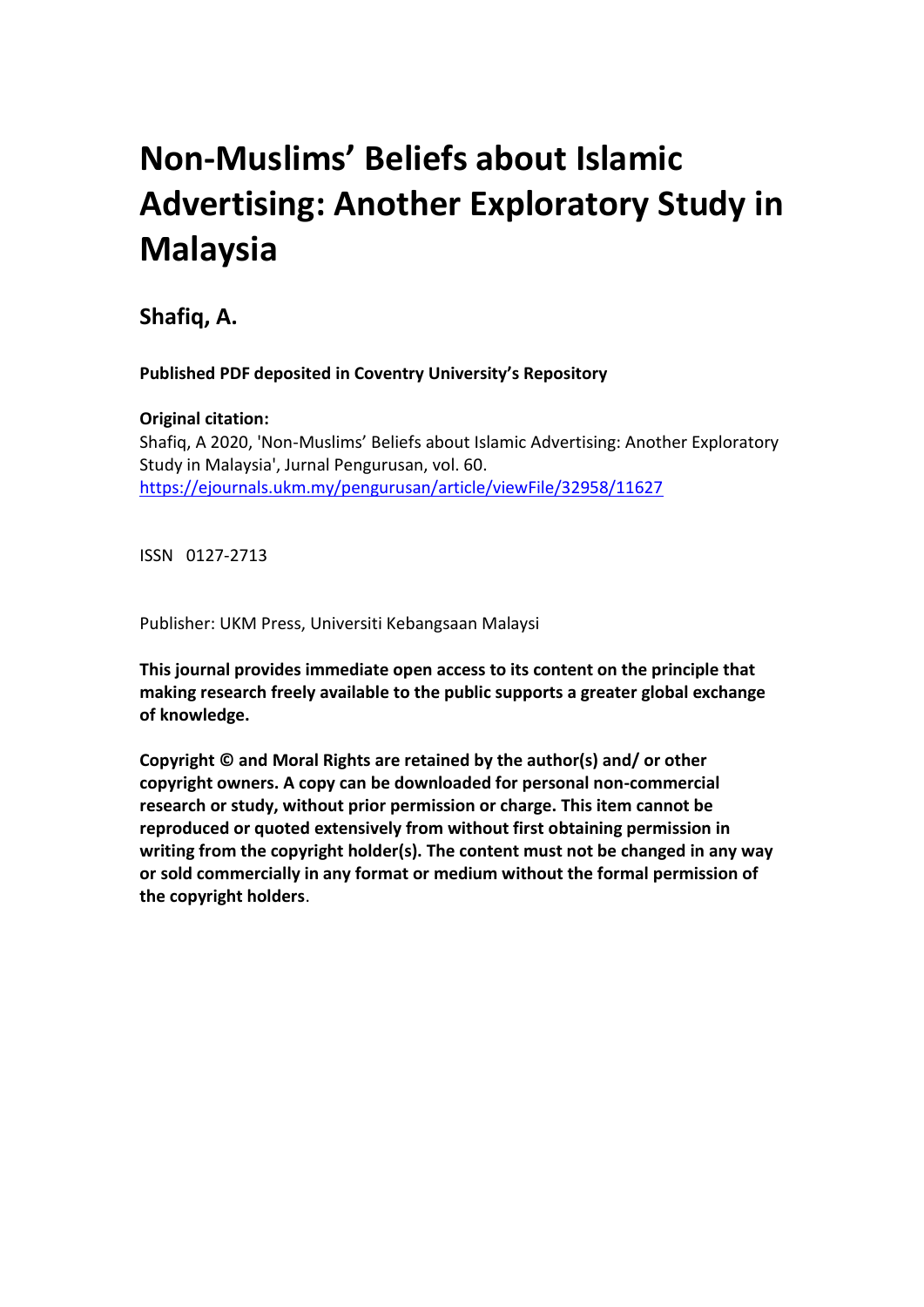# *Jurnal Pengurusan 60(2020) https://doi.org/10.17576/pengurusan-2020-60-02*

# Non-Muslims' Beliefs about Islamic Advertising: Another Exploratory Study in Malaysia  (*Kepercayaan Bukan Islam Mengenai Pengiklanan Secara Islam: Satu Kajian Penerokaan di Malaysia*)

 Ali Shafiq (Faculty of Business & Law, Coventry University, U.K.)

## ABSTRACT

 *This paper explored Non-Muslims' beliefs about Islamic advertising. It adapted thought elicitation for data collection using 'word association technique'. When compared to Muslims, some similar as well as very dissimilar beliefs were extracted regarding Islamic advertising. While they were categorized into the same dimensions as their Muslims counterparts, this research also extracted some different dimensions and sub-dimensions. This research develops the concept of Islamic advertising from the point of view of non-Muslims, as previously only Muslims' views were available. It will help the theorists and the advertisers equally. With a growing concern for business ethics, this research attempts to eradicate the ill-effects of contemporary advertising by providing sound evidence to revise advertising policies. It is the first of its kind and adds to the developing field of Islamic marketing.* 

 *Keywords: Islamic advertising; Islamic marketing; Ethical advertising; Ethical marketing; thought elicitation technique.* 

#### *ABSTRAK*

ooint of view of non-Muslims, as previously only Muslims' views were available. It will<br>ugually. With a growing concern for business ethics, this research attempts to breadical<br>sing by providing sound evidence to revise ad  *Kertas kerja ini meneroka kepercayaan orang bukan Islam tentang pengiklanan Islam. Ia menyesuaikan pemikiran elicitation untuk pengumpulan data menggunakan 'teknik persatuan perkataan'. Jika dibandingkan dengan umat Islam, ada yang serupa serta kepercayaan yang sangat berbeza diekstrak mengenai pengiklanan Islam. Walaupun mereka dikategorikan ke dalam dimensi yang sama seperti rakan-rakan muslim mereka, kajian ini juga mengekstrak beberapa dimensi dan sub-dimensi yang berbeza. Kajian ini membangunkan konsep pengiklanan Islam dari sudut pandangan orang bukan Islam, kerana sebelum ini hanya pandangan orang Islam yang ada. Ia akan membantu ahli teori dan pengiklan sama. Dengan kebimbangan yang semakin meningkat untuk etika perniagaan, penyelidikan ini cuba untuk membasmi kesan buruk pengiklanan kontemporari dengan menyediakan bukti kukuh untuk menyemak semula dasar pengiklanan. Ia adalah yang pertama seumpamanya dan menambah kepada bidang pemasaran Islam yang sedang membangun.* 

 *Kata kunci: Pengiklanan berasaskan Islam; pemasasan berasaskan Islam; pengiklanan beretika; pemasaran beretika; teknik elikasi pemikiran.* 

# INTRODUCTION

 "*How many of us here can say that he's never been a party to deceptive advertising… and who among us has not been so*  mesmerized by the lyricism of a piece of copy, or the beauty of a layout, or the poetic tintinnabulations of a musical instrument  *that he has ignored the consumer's rightful desire to be told quickly and clearly – without a lot of meaningless guff – how the product will benefit them?*" (Warne 1962: 10-11, quoted in Shafiq et al. 2017: 411).

Unfavorable attitudes toward advertising constitute majority of the literature on advertising (Aaker & Bruzzone 1985; Andrews, Lysonski, & Durvasula 1991; Ashill & Yavas 2005; Barnes & Dotson 1990; De Run et al. 2010; Fam, Waller, & Erdogan 2002; Larkin 1977; MacKenzie & Lutz 1989; Mehta 2000; Muehling 1987; Santos 1976; Ting & Run 2012). "Advertising is perceived as one of the most unethical businesses" (Mostafa 2011: 42). This creates negative attitudes towards advertisements. Rampant negative attitudes breed public and court trials from special-interest groups, consumer rights activists, or competitors, eventually resulting in lost revenue for a company (Shafiq et al. 2017).

resulting principles lack universality and abidance (Shafiq et al. 2017). A single course of action is needed to guide ethics in advertising. Taking guidance from religious teachings can solve the issue of universality. In this regard Islamic teachings can guide advertising practices (Abdullahi 2017). Islamic teachings regarding communication and business offer a potential solution to the problems of conventional advertising. But Islamic concept of advertising is still in its nascent stages and more exploratory and empirical studies are required. This makes it imperative for advertisers to adopt ethical practices in advertising. The existing theories on ethics and the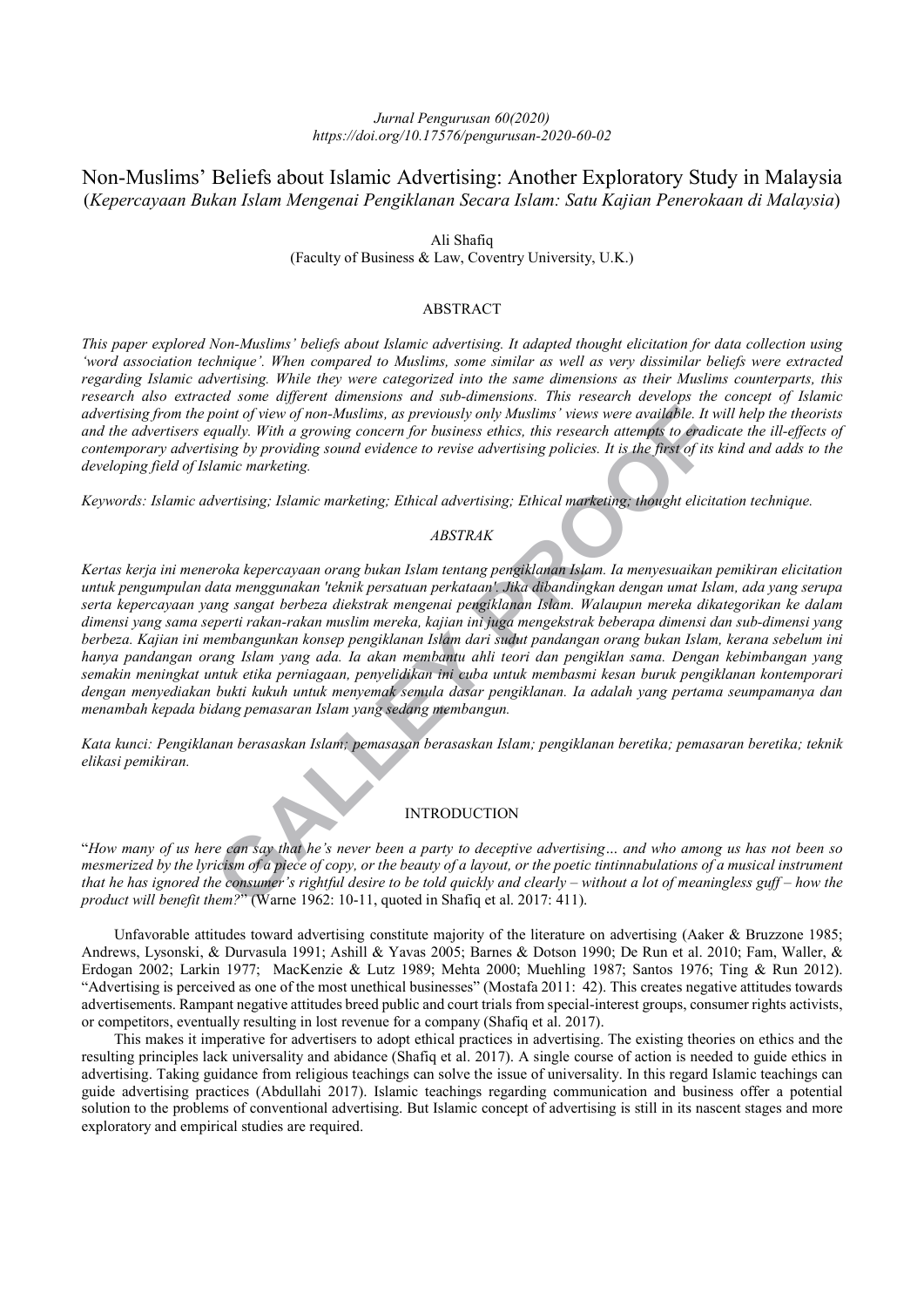that believes Islamic advertising is only for Muslims (for example Anwar & Saeed 1996; Abuznaid 2012); the other believes it is universal. This paper resides in the second stream. It takes inspiration from Shafiq et al. (2016 & 2017) and Shafiq (2018). In a globalized world, understanding any concept from multiple viewpoints is imperative. Thus, while Shafiq et al. (2017) found Muslims' beliefs about Islamic advertising, understanding how non-Muslims perceive it holds relevance and importance. Hence this research had two objectives: This study is another step to develop Islamic advertising theory. A critical review of literature reveals two streams: one

- 1. What are non-Muslims' beliefs about Islamic advertising?
- 2. How do these beliefs compare with those of Muslims?

Additionally, it was expected that the dimensions explored in this research would not be entirely the same as found previously. Therefore, the dimensions discussed below are categorically compared with those found by Shafiq et al. (2017).

# LITERATURE REVIEW

## CRITICISM ON ADVERTISING

**CALLERTICISM ON ADVERTISING**<br>
CRITICISM ON ADVERTISING<br>
clutter such advertisements are created that generate attention: "these ads may get att<br>
1982) and is growing proportionately with advertising industry's growth (Fer To break through the clutter such advertisements are created that generate attention: "these ads may get attention, but it's the wrong kind of attention" (Wells et al. 2008: 60). The history of criticism on advertising is as old as the history of advertising itself (Wills & Ryans 1982) and is growing proportionately with advertising industry's growth (Ferle & Lee 2002). Gallup polls for measuring professional ethics often rate advertising the lowest, hence the cliché "advertising ethics is an oxymoron" (Fullerton et al. 2013: 33). Majority of criticism on advertising has been on its social effects, which include: creating false values (Shimp 2010) i.e. encouraging materialism (Anwar & Saeed 1996; Pollay & Mittal 1993; Shah & Xianhong 2011) and fueling 'shape-versus-mirror' controversy (Arens et al. 2013; Wells et al. 2008). Advertising is believed to be deceptive and misleading (Abdullah & Ismail 2011; Kottman 1969; Pratt & James 1994; Saeed et al. 2001). It promotes harmful products (Arens et al. 2013; Clow & Baack 2012). It causes nuisance with its heavy repetition and insulting people's intelligence (Shimp 2010). It is overpowering the media (Greyser 1972; Spence & Heekeren 2005) and is omnipresent (Ferle & Lee 2002). It targets children, too naïve to understand (Dubinsky & Hensel 1984; Fullerton et al. 2013; Singh & Kaur 2014), resulting in parentchildren conflict (Schlegelmilch 2001). It uses celebrities to appeal to emotions (Kumar 2012) which is often offensive, poor in taste (Wells et al. 2008), and explicitly displays sex in advertising (Clow & Baack 2012; Haque et al. 2011). It also comes nder fire for being stereotypical towards diversity, gender roles, and racial, ethnic, and senior citizens representation (Arens et al. 2013), especially to women (Alserhan 2011; Mokhtar 2016). From economics perspective, advertising causes an increase in prices (Schlegelmilch 2001) and wastes economic resources (Kumar 2012).

# WHAT IS ISLAMIC ADVERTISING?

 From the work of Shafiq et al. (2016 & 2017) and Shafiq (2018) Islamic advertising can be defined as: advertising that adheres to the principles of Islam, irrespective of the producer, the audience, or the channel religious orientation. The philosophy and the resulting principles in these researches form the foundation of Islamic advertising. Haque et al. (2017), Shafiq et al. (2017), and Abdullah et al. (2019) have comprehensively argued why Islamic advertising is necessary in contemporary business enviornment These authors contend that principles of Islamic advertising are universally applicable and cannot be denied from ethical view point. It is posited as a solution to unethical practices in contemporary advertising. Alserhan (2011) gave several general rules for promotions. These are derived from basic principles of *halāl* and *harām* deduced by Beekun (2003) (see Table 1). Shafiq et al. (2016 & 2017) and Shafiq (2018) have explained these principles in detail.

## TABLE 1. The general rules pertaining to *halāl* and *harām*

- 1. The basic principle is the permissibility of things.
- 2. To make (anything) lawful and to prohibit (anything) is the right of Allah alone, and interfering with these is tantamount to committing *shirk.*
- 3. Similarly, falsely representing the *harām* as *halāl* is prohibited.
- 4. Good intentions do not make the *harām* acceptable.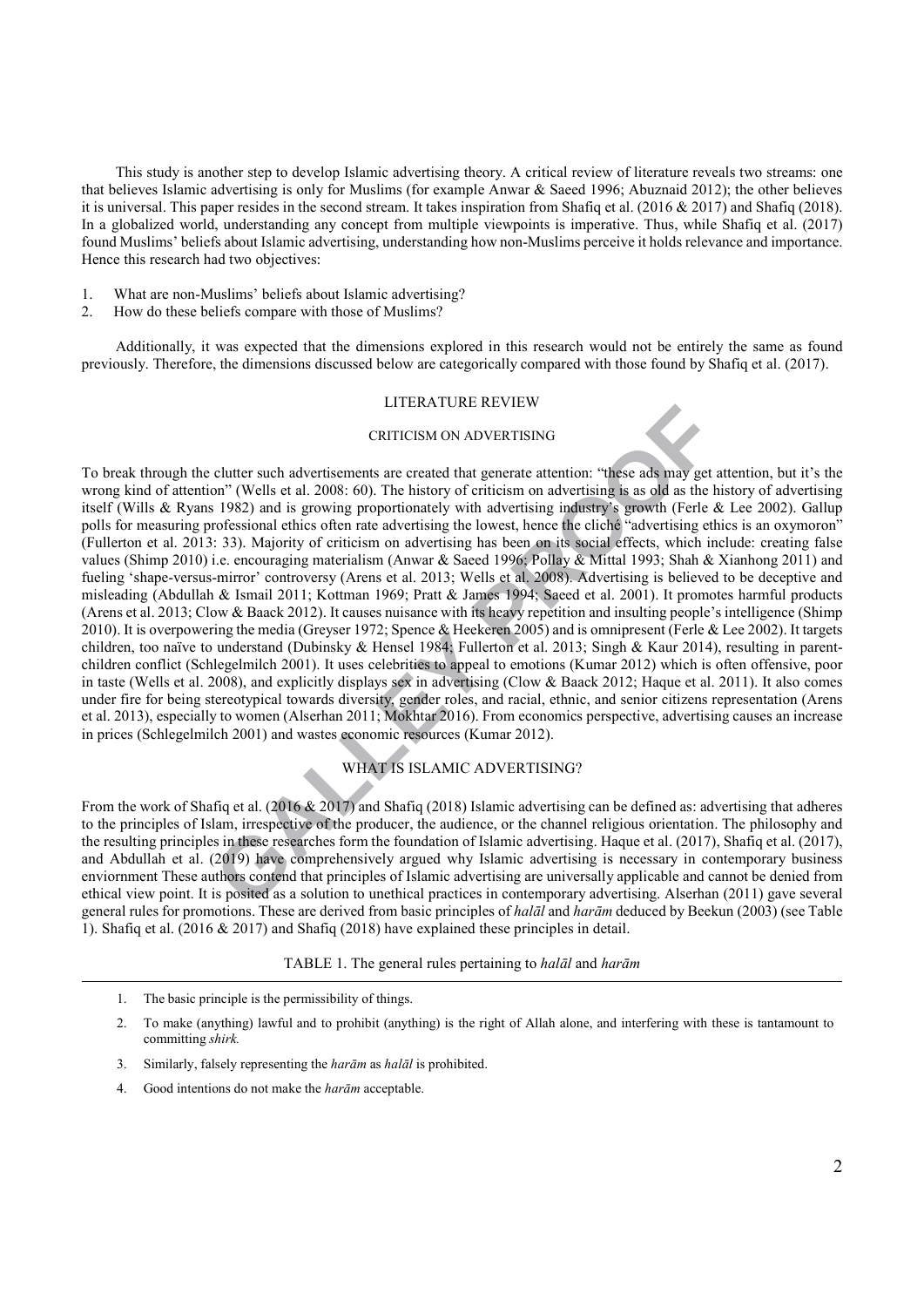- 5. The prohibition of things is due to their impurity and harmfulness. In the same vein, whatever is conducive to the *harām* is itself *harām.*
- 6. What is *halāl* is sufficient, while what is *harām* is superfluous.
- 7. The *harām* is prohibited to everyone alike.
- 8. Doubtful things are to be avoided.
- 9. Necessity dictates exceptions.
- 10. The basic principle is the permissibility of things.

(Source: Beekun (2003: 31)

#### EXISTING WORK ON ISLAMIC ADVERTISING

Islamic advertising can be divided into two streams; those who consider Islamic adveration and ply be executed by a Muslim marketer. Work done in this stream includes (Abdu, ziz, & Nizazi 2019; Chachui ziz, & Nizazi 2019; The existing work on Islamic advertising can be divided into two streams: those who consider Islamic advertising is only for a Muslim audience or can only be executed by a Muslim marketer. Work done in this stream includes (Abdullahi 2017; Abdul Cader 2015; Abdur Razzaque 2016; Bari & Abbas 2011; Behravan, Jamalzadeh, & Masoudi 2012; Chachula et al. 2009; Feiz et al. 2013; Ghani, Aziz, & Niazi 2019; Khraim 2012; Luqmani, Yavas, & Quraeshi 1987; Mokhtar 2016; Niazi, Ghani, & Aziz 2019; Salimi 2012; Turnbull, Howe-Walsh, & Boulanouar 2016; Yahya & Rasit 2019). These scholars have generally taken the context of a particular country/region to understand Islamic advertising and to explain the impact of Islam on advertising strategies. Some have used the same context to explain/evaluate/criticize advertisements from the point of view of their culture The strategies given in these researches are for Muslim and international marketers both. The other stream includes those who consider Islamic advertising to be universal, irrespective of the religion of the advertiser and/or the audience. The common, even though a few names within this stream are (Mokhtar & Samsudin 2015; Shafiq et al. 2016, 2017; Shafiq 2018). These authors have explained the general understanding of Islamic advertising and how it can be utilized by advertisers to fight the unethical practices within this industry. In doing so, they have not specified it to any context of religion, culture, or geography.

#### REVISITING SHAFIQ ET AL. (2017) – A SIGNIFICANT WORK WITHIN THE SECOND STREAM

The literature relevant for this paper is the second stream of research on Islamic advertising. The work by Shafiq et al. (2017) found what Muslims think about the idea of Islamic advertising. Data was collected from Undergraduate students and faculty members of a public university in Malaysia. It extracted 5 themes about its possibility, nature, characteristics, practical aspects, and outcomes, each with several corresponding categories. If Islamic advertising is universal, irrespective of religion of the advertiser and the audience then it is pertinent to know what non-Muslims think about it. After all, the advertisements based on Islamic principles would be aired on mass media and viewed by all. Shafiq et al. (2017) did not find it which makes this research in hand more important and necessary.

## METHODOLOGY AND DATA COLLECTION TECHNIQUE USED

Malaysia is a multi-religious country where the religious beliefs held by Muslims are more pronounced and strongly held (Waller & Fam 2000). It strives to become a global *halāl* hub and a society with highest ethical and religious norms, which makes it a probable choice for this research. Further, Waller et al. (2005) also highlight that the cultural diversity in Malaysia and the major influx of foreign companies has raised the importance of advertising codes and ethics.

used for data collection. Content analysis was used for analysis. Qualitative research agrees on the existence of multiple realities. The researcher with her own personality determines the reality presented in the research. The author is a Muslim and has written on Islamic Marketing previously. To protect from biasness caused by his religion and to ensure the 'truth value' all responses were analysed and written in their entirety without any editing or concealment of data. This ensures that the readers and other researchers see the complete data to make conclusions. 'Consistency' is maintained by mentioning all decision taken in the analysis process and the reasons of doing so. This ensured that other researchers reach the same conclusion if following this trail (Lincoln & Guba 1999). This research was based in interpretivist paradigm. Projective technique, and therein word association technique, was

Responses were gathered from undergraduate students of International Business and Marketing in a private university of Malaysia. The only demographic used to filter respondents was religion. Thus, responses only from non-Muslim students were included for analysis. 49 males and 47 females voluntarily took part in this research; They aged between 19-24 years, with the average age being 21 years.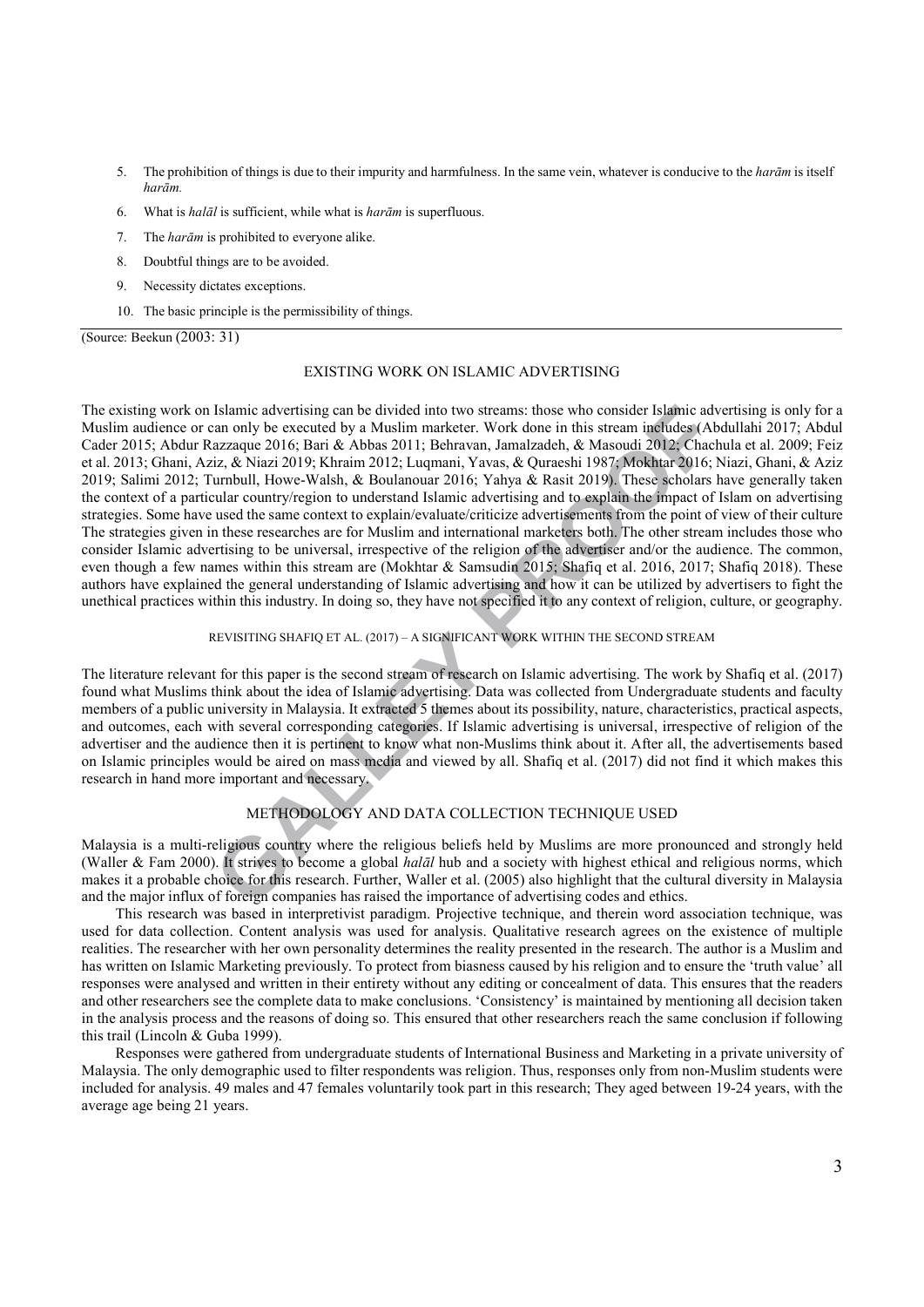that they had 5 minutes to write *all* and *any* thoughts, without hesitation, that they could think of upon viewing the phrase displayed on the projector screen. Each thought was to be written in a separate box. After giving these instructions the phrase 'Islamic advertising' was displayed. After 5 minutes the sheets were collected back for analysis. This view comes from Mariampolski (2001: 23) who writes that qualitative research is often conducted to explore and "learn the right questions to ask and the most meaningful ways to pose questions in a larger survey". The most common advertising research techniques are projective techniques, one-on-one interviews, and focus groups. Their use is a function of desired information and availability of time and money (Slater 1998). The students were contacted in a classroom. They were given a sheet of paper having 20 empty boxes. They were told

#### METHOD - PROJECTIVE TECHNIQUE

Projective techniques are used in advertising for exploring thoughts, associations, and mental images consumers have about a brand (Jones 1998). By using such techniques, respondents find expressing themselves easier. This research used word association technique for generating beliefs regarding Islamic advertising. In word association participants are asked to list the words when one thinks upon encountering a particular brand name, category, product, or person. The deciding factors in these tests are free association and not to lead or influence responses. The inspiration for using this technique comes from Muehling (1987) which was also adopted by Durvasula et al. later in 1993 and Shafiq et al. in 2017.

# ANALYSIS

To registrating enters registrange Islamic antertising. In word association particulars as upon encountering a particular brand name, category, product, or person. The decidion and not to lead or influence responses. The i Content analysis was used to analyse the responses gathered (Graneheim & Lundman 2004). Individual responses of each respondent were the units of analysis (Mertens 1998), which requires thorough scanning of the responses to uncover patterns (Graneheim & Lundman 2004). This research takes inspiration from previous research of similar nature (Shafiq et al. 2017). It extracted some categories of beliefs about Islamic advertising which gave the foundation for this research too. For this research all responses were screened to categorize them into one of the five categories previously extracted. All the words were first listed down to ensure none is missed. Next, the words were put under one or multiple categories, depending upon their meaning and context. It was an iterative process that required multiple visits to the responses to ensure zero redundancy among the responses and the dimensions and a maximum match between nature of responses and the dimension it was attached to.

However, this research did not only limit itself to its predecessor, but extended its sub-categories further, hence stretching the knowledge boundaries. After careful scrutiny, the following belief dimensions emerged (summarized in Figure 1).

## FINDINGS AND DISCUSSION

#### ISLAMIC ADVERTISING – IS IT POSSIBLE?

This dimension relates to respondents' questioning the possibility of Islamic advertising and its existence. Islamic advertising is relatively a new concept; arguably, it is even more novel to the non-Muslims. Hence questions/beliefs regarding its possible existence were more frequent than those by Muslims in Shafiq et al. (2017). Some common categories of responses in this dimension are:

- 1. Many wrote 'marketing', 'marketers', or 'propaganda' to reflect their belief that Islamic advertising is another marketing gimmick. It is another trick to attract people's (or Muslims') attention. It is worthy to state here that the first word from a respondent was 'WHAT!' (capitalized in original) depicting total disbelief in Islamic advertising. '[There is] no need of such concept' was also found in the responses reflecting a strong disfavor. In addition, several other similar beliefs were: 'rejected', 'overblown', and 'confusing'. These reflect the respondents' disapproval with the concept of Islamic advertising. In contrast, only one favorable response, 'approved', was found.
- 2. In terms of awareness, there were several divergent comments. Islamic advertising was termed 'unfamous [sic] (not known)' as well as 'known', signifying the existence of a duality in this regard. Such duality exists since Islamic advertising is a new concept and it is even more novel among non-Muslims. This relates to the theme 'a new concept' in Shafiq et al. (2017).
- 3. It is 'hard (to execute)'. This reflect lack of confidence in practicality of Islamic advertising. This is congruent to the finding in Shafiq et al. (2017) in which Muslims also believed that it is a difficult concept to execute. Conversely, some also felt that Islamic advertising is 'spreading' and has 'potential' and 'endless possibilities'. Another belief common to the last two was '(should be) tried' which suggests that novel ideas such as Islamic advertising should be given a chance.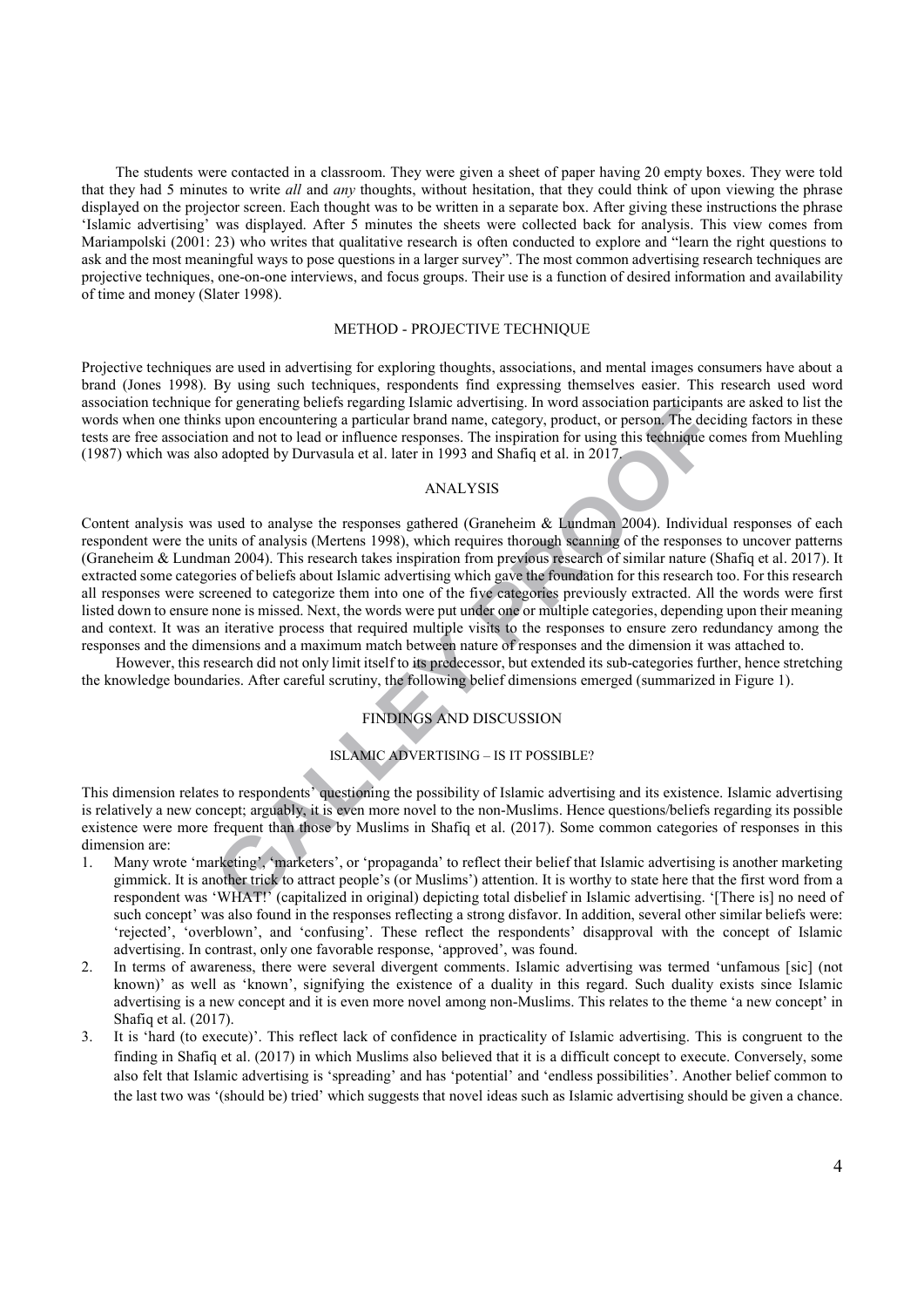

FIGURE 1. Summary of findings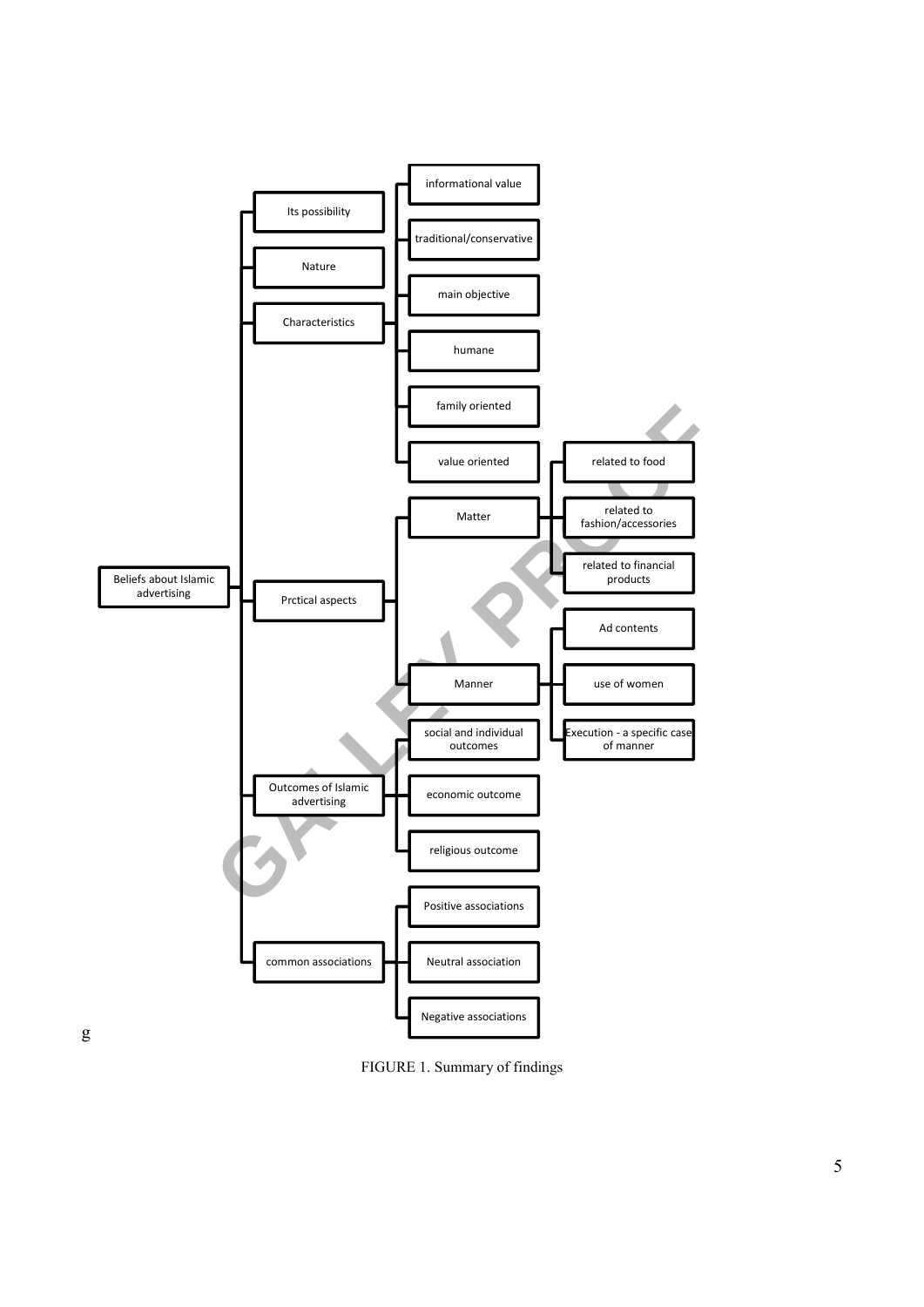#### NATURE

*Nature* is the essence of Islamic advertising. If Islamic advertising is analogous to a tree, *nature* forms its roots from which stem its *characteristics*, bearing fruits of *execution* (Shafiq et al. 2017). Under this dimension, though there were responses similar to what Shafiq et al. (2017) found, they were with the same passion and appropriateness in terms of terminologies. The author attributes this to the religious orientation of the respondents who were not Muslims:

- 1. Submission to God was a category in Shafiq et al. (2017) built on the notion that everything that a Muslim does is for Allah (SWT). This research did not find this phrase explicitly. Instead, the words 'Allah', '*Qur'an*', and 'Islam' appeared several times – 10, 4, and 10 times respectively. While this does mean that Islamic advertising follows the will of Allah (SWT) which He revealed through the *Qur'an*, the respondents did not say this in an obvious way. This can be attributed to lack of knowledge, and perhaps conviction, in the religion.
- 2. The word *halāl* was very commonly found in Shafiq et al. (2017) and thus formed a category of 'nature'. Islamic advertising was termed '*halāl* advertising' there. Similarly, the word *halāl* was repeated 46 times in this research, while its opposite, *haraam* and non-*halāl* were mentioned only 2 and 4 times, respectively. It can be inferred that even non-Muslims firmly believe that Islamic advertising pertains to everything that is *halāl*. Other commonly mentioned words synonymous to *halāl* were 'pure' and 'clean'. *Halāl* is translated as pure and clean by scholars before (Abuznaid 2012; Shafiq et al. 2015). It is also a common belief that *halāl* (food or other items) is purer and cleaner (Jamal 2011/2012; Rajagopal et al. 2011). This was another similarity found with Shafiq et al. (2017).
- terms were not found exactly but the respondents of this research did believe that Islamic advertising was 'holy', 'by the book', and '(follows the) book'. Similarly, Islamic advertising was believed to be 'clear' in terms of 'rules', delineating the permissible and impermissible. So, similarity is conveyed in meaning but not by words. 3. Many Muslims termed Islamic advertising as '*Shari'ah* oriented or *Shari'ah* compliant ads' in Shafiq et al. (2017). These
- Was very commonly found in maning et at. (2017) and thus lottential that is the same than the term of halal advertising there. Similarly, the word haldl was repeated 46 times in the networth and non-halal were mentioned on 4. Finding similarities was not the objective of this paper. This paper meant to draw a comparison. While comparing, one very sharp dissimilarity was drawn. Respondents believed Islamic advertising to be 'assertive (at time)' in the sense that it has 'imposed information'. The non-Muslims believed that Islamic advertising is a result of strict rules and confines which dictate the adherents of Islam about what can/cannot be done. This carries a duality: one for audience, the other for practitioners. For the audience it is mainly result-oriented, meaning that Islamic advertising influences the audience to behave in certain ways. From practitioners' angle, this category means that Islamic advertising imposes certain restrictions on how advertisements should be made. The readers have the liberty to take it positively that Islam restricts Muslims within a boundary, nevertheless the words used by the respondents were not pleasant and optimistic in nature. These words reflect more pessimism and repulsion, implying that Islamic advertising *forces* the adherents *against their wills*.

# **CHARACTERISTICS**

The nature of Islamic advertising implies certain characteristics. As said earlier, *nature* of Islamic advertising is the root, while *characteristics* form stem of the tree. The *nature* of Islamic advertising rests in submission to Allah (SWT), while its *characteristics* define what it means. Some of the common characteristics are:

*Information Value* This is a generic category inside which many beliefs can be categorized. Some commonly occurring beliefs were 'informative', 'awareness', 'factual', 'logic', and 'educative' all of which relate to type of information being given. The respondents believed Islamic advertising gives factual information, educates, and creates awareness. This covers several aspects of the principles of advertising by Shafiq et al. (2016). Interpreting these beliefs means Islamic advertising is honest, as it is based on facts. In addition, Islamic advertising is believed to be educative about the problems and issues of a society. It must have a purpose behind its copy, theme, and message. Similarly, by educating people it creates awareness among masses.

Similarly, respondents believed Islamic advertising is 'meaningful', 'purposeful', and 'message oriented'. It does not contain purposeless contents. 'Good teachings' form the message/purpose of Islamic advertising.

Traditional/Conservative other words associated with it also appear favorable. For example, respondents think that Islamic advertising shows 'no sex' hence it is very 'conservative'. This is true representation of Islamic character which prohibits public display of sexual contents. From the opposite perspective, the respondents believed that Islamic advertising is 'not too modern' and not being up-to-date with contemporary practices. This is not a complete truth. Islam is not against modernity and development. In fact it promotes progress and prosperity. It is, though, against lewdness, immorality, and indecency under the disguise of modernity and These can be interpreted differently depending upon who is reading it. If interpreted favorably, progress.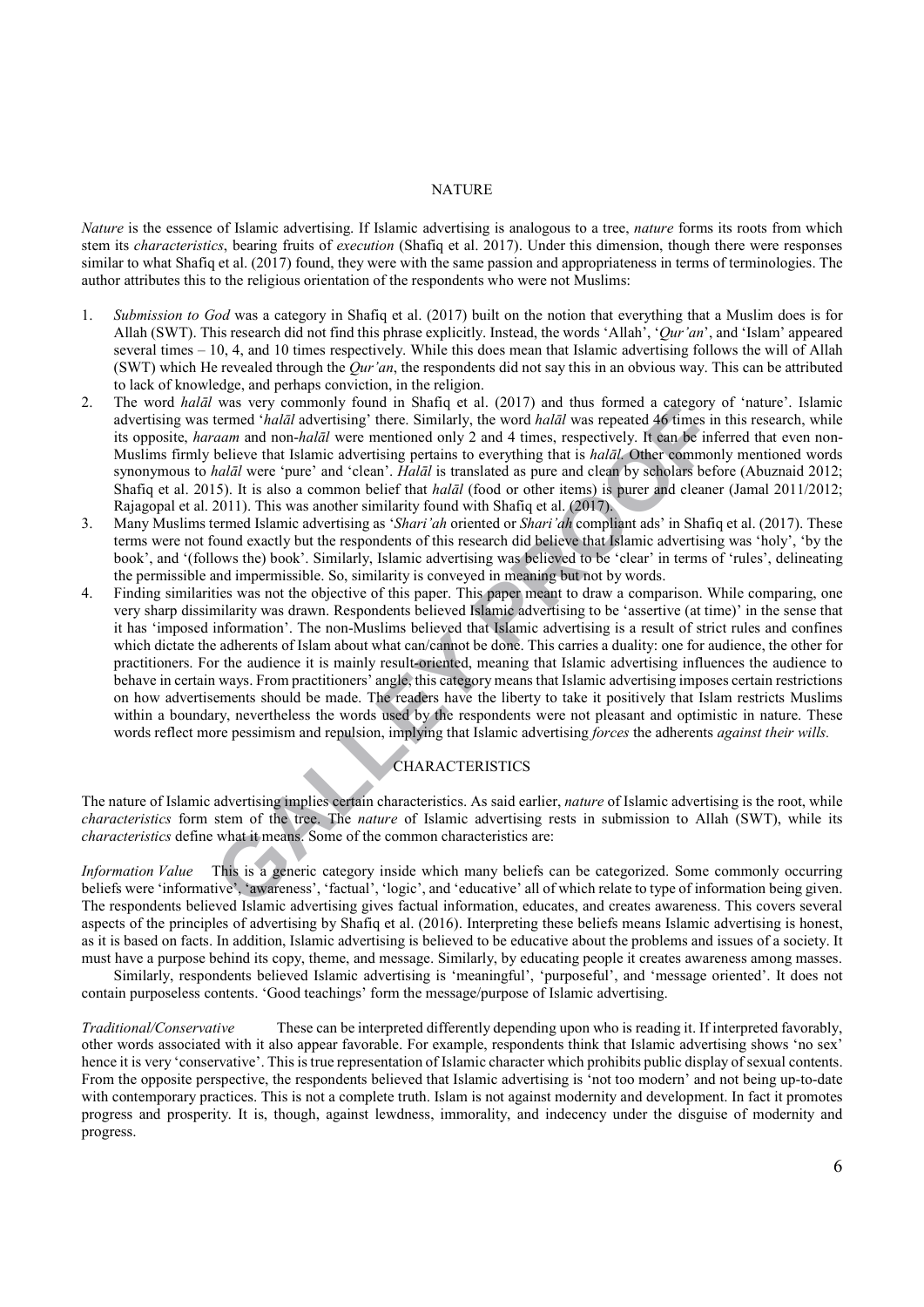Main Objective similar belief which occurred was 'not worldly'. Hence, the respondents believed that Islamic advertising does not aim for worldly gains. A comparison with Shafiq et al. (2017) reveals that this is not true. While Muslims would ultimately aim for gains in the Hereafter, Islam does not stop them from worldly gains as long as they do not become the main objective. Islam permits instrumental materialism and not terminal materialism (Rice & Al-Mossawi 2002). *Main Objective* 'Non-profit' (profit is not the main objective) was a common belief stated by the respondents. Another

there were similarities though. The non-Muslims believed that Islamic advertising is 'sympathetic', 'empathetic', 'comforting', and 'relieving'. As these adjectives form a part of Islamic advertising characteristics, therefore, they can also be categorized under *the manner* sub-dimension of *practical aspects* (discussed below). Islam is divided into two parts: worship, which is specified in certain acts; and daily conduct, which comprises the larger part. For a Muslim the daily conduct is also a form of worship to Allah (SWT), if conducted in specified ways. *Humane* This is a category also found in Shafiq et al. (2017). It was not as elaborate as expressed by the Muslim respondents,

Islamic advertising is considered 'safe'. It will not cause harm to audience, advertiser, or the competitors. Deception, lies, materialism, etc. are not part of Islamic advertising.

*Family Oriented* This category is dual in nature, as it also belongs to *practical aspects* of Islamic advertising. Here it describes the notion that Islamic advertising promotes family orientation rather than individualism; it not only depicts family setting in its advertisements but also promotes it through 'respect' and 'value-orientation'. Respect is depicted by showing women in respectable roles, by depicting humans in dignity, and by portraying serene mutual relationships (Shafiq et al. 2017).

Value Oriented 'friendly', 'kind', 'polite', and 'considerate'. 'Trust (being trustworthy)' is another important value of Islamic advertising. The non-Muslim respondents believe the core values of Islamic advertising are 'respect', 'love', 'caring',

# PRACTICAL ASPECTS

 This dimension reflects the belief how Islamic advertisement *is* or *should be*. In this regard, there is *matter*, what is being advertised; and *manner*, the way something is advertised (Ting & Run 2012). Both are real-time decisions for advertisers. Contemporary advertising has been severely criticized on both aspects, as discussed in the literature above. The following describes what the respondents believed about Islamic advertising for these two aspects:

 *The Matter* The respondents wrote many words to describe the 'matter' of Islamic advertising. Their responses are broadly categorized nder food, fashion/accessories, and financial services:

- 1. **Responses related to food.** This sub-category can be further divided into permissible and impermissible food.
- considered 'safe'. It will not cause harm to audence, advertiser, or the competitor<br>too part of Islamic advertising.<br>This category is dual in nature, as it also belongs to *practical aspects* of Islamic and<br>that Islamic ad a. There appeared a consensus on impermissible items (*haram*) as many respondents mentioned 'pork', 'pork free', 'no pork', 'no alcohol', and 'dog'. Some used the general term 'no animals' to reflect their beliefs. The time when this research was conducted, there was a controversy looming in Malaysian media about JAKIM denying halāl certification to Auntie Anne's because of the word *pretzel dog* on its menu (Surach 2016). Even though this controversy was rejected by officials (Jalil & Surach 2016), the damage had been done. This issue was taken very seriously by the respondents and many sarcastically mentioned it when describing Islamic advertising.
	- b. The permissible food items included *Rendang*, chicken, and beef. Another eatable commonly associated to Muslims was *kurma* (dates). These foods are typical to Muslims but not exclusive to them. In addition, these are not the only food items that can be advertised through Islamic advertising. But general consumers, Muslims and non-Muslims, often lack full knowledge about Islamic advertising. As a matter of fact, anything *halāl* can be advertised. This is the centrepin of Islamic advertising as Islam does not prohibit advertising, but only prohibits the malpractices in it. In the same vein, Islam is only against the promotion of certain kinds of products.
- 2. *Responses related to fashion/accessories*. The other main sub-category under 'matter' relates to clothing or fashion accessories. In general, Islamic advertising was associated with 'boutique' selling '*pakaian*' (clothes) like 'songkoks', '*baju kurung*', and '*tudung*' (other commonly occurring words were headscarves and *hijab*). These are typical Muslim wearables in Malaysia. It gives the impression that non-Muslims think that Islamic advertising will promote only those products that Muslims use. On the contrary, Islamic advertising is broad enough to include everything that is permissible. These responses are also discussed under advertising *manner* below.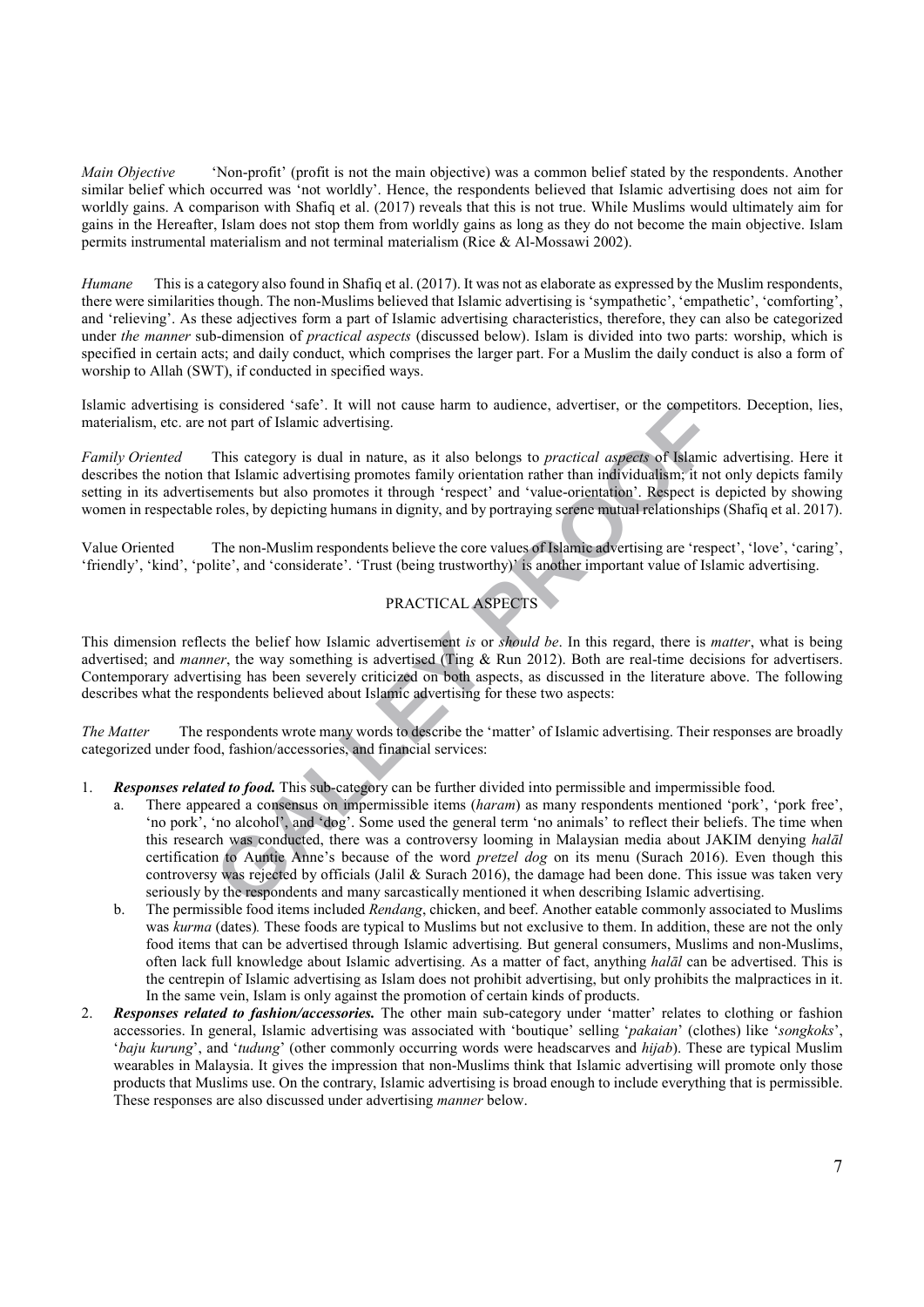- a. Some other product categories mentioned were fashion accessories such as 'gold', 'silver', 'perfumes', and 'sunglasses', though they are not exclusive to Muslims.
- 3. Responses related to financial products. The respondents also felt Islamic advertising could promote 'finance' (or Islamic finance services), 'banking' (or Islamic banking), and 'insurance' (or *takaful*). This is in line with Islamic *Shari'ah* which does not approve conventional banking, financial, and insurance services. The respondents also believed that Islamic advertising would never promote gambling or related activities when they wrote 'no gambling'. This response can be categorized nder *the matter* as well as *the manner*.

*The Manner* This category pertains to advertisement execution and answers the question 'how should Islamic advertisements be made?' Similar to what has been observed above, there were similarities and differences found with Shafiq et al. (2017):

- 1. *Ad contents*. Overall 'appeal' of Islamic advertisement should be 'non-offensive'. Offensiveness is often determined by one's cultural norms, hence 'culture' appeared many times in the responses. Islamic advertising should be culturally non- offensive in addition to adhering to Islamic confines (Shafiq et al. 2017). In this regard, two important phrases commonly found were: Islamic advertising is 'non-explicit' and 'non-sexual', meaning the 'gesture' and 'language' used should adhere to cultural and Islamic norms. As mentioned above, the hotdog controversy was fresh in their minds so many believed an Islamic advertisement should not contain the words 'dogs', or 'hot dogs'. Some even believed that 'no animals' should be stated within an Islamic advertisement.
- ifto to adhering to Islamic confines (Shafiq et al. 2017). In this regard, two important jumpic advertising is 'non-explicit' and 'non-sexual', menning the 'gesture' and 'langu<br>al and Islamic norms. As mentioned above, the 2. *Use of women*. Use of women has been largely and rightly criticized (Shafiq et al. 2017). It is a common criticism in any research related to advertising ethics. Many phrases specific to women were found which were like those mentioned in Shafiq et al. (2017). Women shown in an Islamic advertisement should be wearing 'non-revealing', 'traditional clothing' with 'long sleeves' and 'less exposure of skin'. She should be properly 'covered up' and protecting her 'privacy'. This can be a reason why *Malay* traditional dresses were mentioned numerous times (see the discussion on *matter* above). People expect a 'no [non] sexy model' in an Islamic advertisement.

Contrary to what was mentioned in Shafiq et al. (2017), none of the non-Muslim respondents mentioned human dignity, honesty, exaggeration, deception, or concealment of facts with regards to Islamic advertising. This is a major belief gap about Islamic advertising. These values form the foundation of Islam.

# EXECUTION – A SPECIFIC CASE OF 'MANNER'

This sub-dimension is unique to this research and was not found in Shafiq et al. (2017). Manner is general, execution is specific; manner encapsulates a broad guideline, execution is specific script based on those guidelines; manner is theory, execution is practical. This can be elaborated from the responses below:

- 1. Since they believed Islamic advertising is only for Muslim audience, they expected them to cast '*Malay* celebrity' only. If a female is casted, she must be wearing '*hijab* (headscarf)'. The ad must contain '*Jawi* wordings', '*Malay* language' or '*Bahasa Melayu*', at least in the subtitle, if not the main language.
- 2. Green is expected to be the dominant color. This resonates with Alserhan (2011), even though the author disagrees with it.
- 3. Common images expected to be seen in Islamic advertisements are 'mosques' and 'prayers'; 'festivals' like '*aidil fitri/hari raya*'; 'traditions' like 'marriage', and display of 'Islamic calendar'. 'Arabic songs' or 'dance' are also expected to be seen in such advertisements. This represents a limited view of what Islamic advertisements can show.
- 4. Some negative beliefs were also unearthed when a few respondents termed Islamic advertising to be 'serious', ' nattractive', 'boring', 'non-creative', and ' nimpressive'. Some also expressed that Islamic advertising will have 'dress code problem'. While this is a misconception, it is still very important. Islamic advertising can be fun and lively without transgressing the religious boundaries. Islam promotes modesty, but it does not mean being funny, enjoyable, and creative is also prohibited. An analogy can be made here with the "World's funniest man", who is a *Malay* and does not put sexual contents in his performance (World's funniest man shares his style of comedy, 2016). This points to the notion that *attractive* does not have to be *explicit* or *sexual* in nature.
- 5. As discussed above, the characters in the ad should portray the values of 'love and care'. 'Respect' should be the dominant characteristic. The model should be portrayed respectfully and if there is an interaction shown, it should show mutual respect and dignity. In addition, the actors should be shown behaving and talking with 'kindness, politeness, friendliness, and consideration'. 'Family setting' should be projected more than individualism. Moreover, there should not be any projection of forbidden items or activities in the ad, like consumption of liquor, gambling, smoking, and sexual intimacy.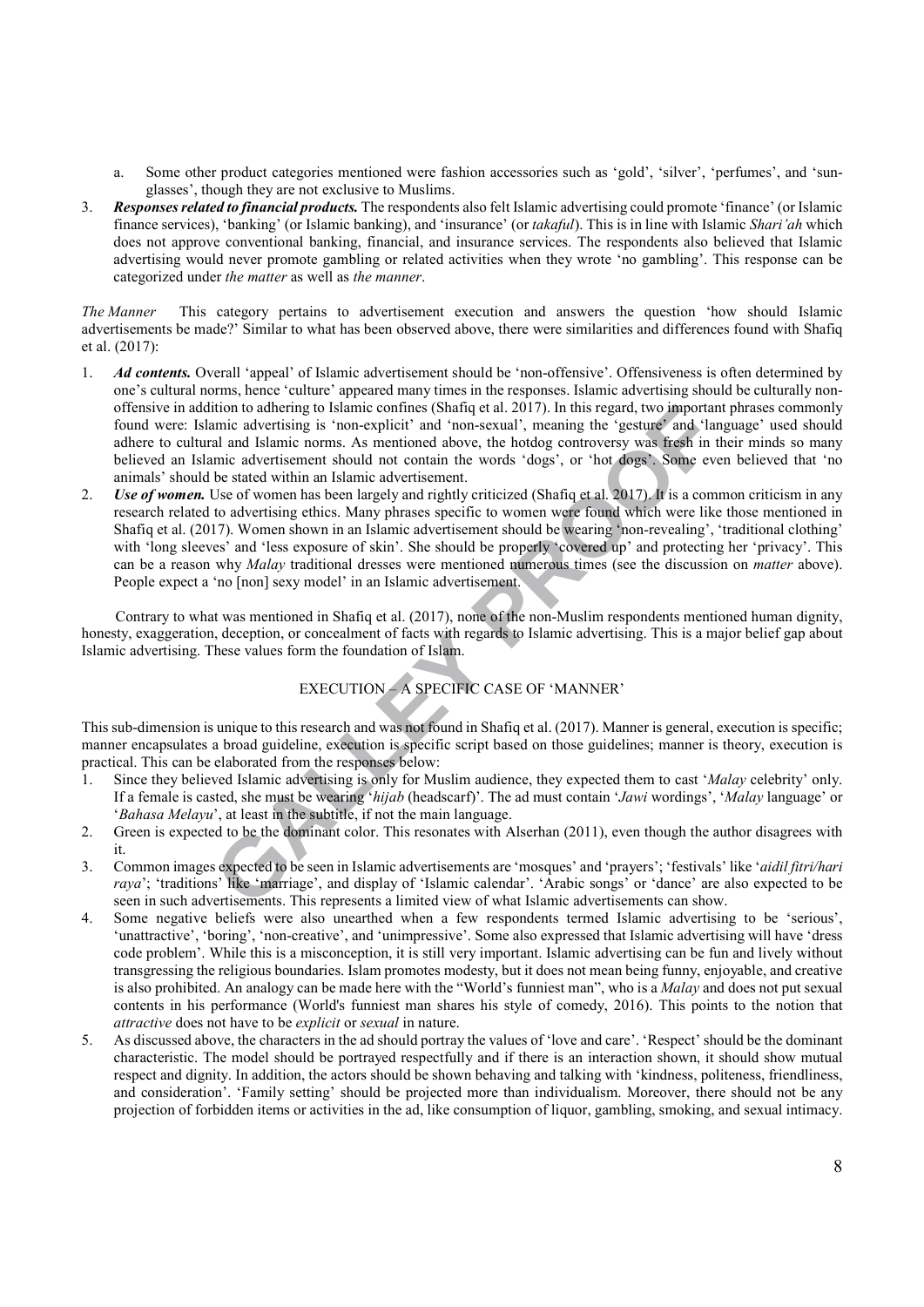'Men' should be commonly seen rather than women. This coincides with some of the general principles of Islamic promotion, and how Islamic advertisements should be made (Alserhan 2011), even though the author disagrees with some.

 6. *Target audie ce.* Almost all the respondents believed that Islamic advertising is targeted towards 'M slims' or '*Malays*' only. In this regard some even termed it as 'non-diverse' and 'standardized'. Further comments in this sub-dimension divided the respondents into two: one group considered this target audience (Muslims only) to be a 'large market', 'large audience', 'vast', as it is the 'largest [homogeneous] group'. This sheds light on the potential opportunities that exist for Islamic marketing in general. The other group considered the same segmentation to be 'narrow in terms of target audience' as it is a very 'small [limited] market'. While this cannot be denied that Muslim market offers huge potential in size (Al-Hyari et al. 2010), yet Islamic marketing is not restricted to Muslim audience only.

#### OUTCOMES OF ISLAMIC ADVERTISING

This dimension of Islamic advertising deals with potential consequences. Shafiq et al. (2017) identified three conspicuous subdimensions – social and individual, religious, and economic outcomes. This research agrees with it,

**Social and Individual Outcomes** advertising creates vices in the society. The only belief that could come under this category was 'relieving'. They believed Islamic advertising to be relieving from materialism, dishonesty, injustice, and other ill-consequences caused by unethical contemporary advertising. It goes in line with Shafiq et al. (2017) though their beliefs were richer and more diverse. Ethical advertising results in positive social and individual outcomes, while unethical

nd mativiatial, religious, and economic outcomes. This research agrees with **1.** Outcomes Ethical advertising results in positive social and individual outcomes in the society. The only belief that could come under this ca **Economic Outcome**  mostly from the practitioners' point of view. Their responses were divided along the line of cost-efficiency for practitioner. Hence, some responded that Islamic advertising is 'financially savvy' and that it will result in 'cost savings'. Even though simplicity and other similar beliefs were not mentioned, it is the simple nature of Islamic advertising which made them believe so. The other group considers Islamic advertising to be 'costly' and 'expensive'. They thought this way because making Islamic advertisements requires special knowledge and talent, which might be difficult to obtain, and hence costly. Contrary to Muslim counterparts, the non-Muslims had quite a lot to say about its economic effects,

*Religious Outcome* act as 'religious reminder'. This response occurred numerous times, which points towards the belief that Islamic advertising will remind the audience about their religious duties. This view can be combined with the previous beliefs that since Muslims are the only audience, the religious reminder is basically for them, and not general audience. Such interpretation will limit the true potential of Islamic advertising. Contrary to Shafiq et al. (2017), there were very few beliefs under this category. Islamic advertising will

# COMMON ASSOCIATIONS

 The final theme corresponds to common association made with Islamic advertising, which were altogether distinct from those found in Shafiq et al. (2017). These responses can be differentiated into neutral, positive, and negative:

*Neutral Associations* Common countries associated with Islamic advertising are the Arab states (Dubai, Qatar, Saudi Arabia, and the UAE). Malaysia and Indonesia were also mentioned. Some respondents mentioned 'Islamic countries' to include all.

'sand', 'oil', 'petroleum', and 'Ferrari'. This is a very limited view of Islamic advertising which presents execution challenges in non-Gulf contexts. When Islamic advertising is linked with Gulf countries, naturally some associations are made. These included 'hot',

*Positive Associations* The respondents believed that Islamic advertising is 'the right way' as it is 'focused on inner beauty'. Such comments strengthen the concept of Islamic advertising. Islamic emphasizes more on one's inner beauty. Character, morals, and behaviors are the qualities that are repeatedly stressed upon in the Holy *Qur'an* and *Sunnah* of Prophet Muhammad  $(SAW)$ .

*Marketing 3.0: From Products to Customers to the Human Spirit (Kotler, Kartajaya, & Setiawan 2010) where he talks about* how the role of marketing has changed into becoming more spiritual, humane, and values-driven. Trust, honesty, and being beneficial are the central points of marketing 3.0. This is a very positive association made to Islamic advertising. Islamic advertising was termed synonymous to 'marketing 3.0'. This term was introduced by Philip Kotler in his book

Another positive association is when respondents named a *Malay* pop star *Yuna*. She is popular not only for her voice, but also because she wears a Muslim headscarf which is modest yet stylish. Malaysian youth consider her a fashion icon.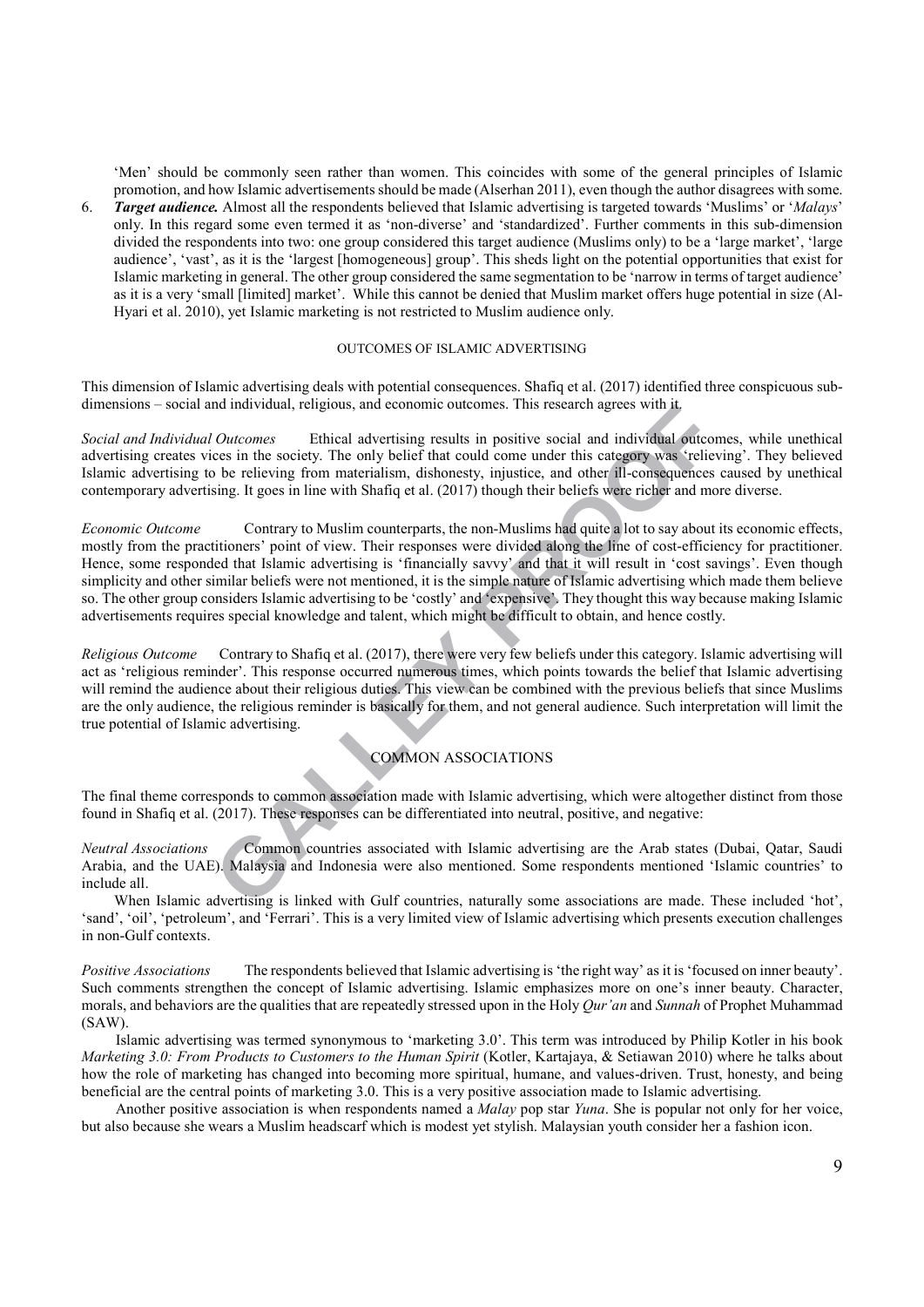*Negative Associations* Negative (or nfavorable) associations gathered the most responses. Atop the rest were associating Islamic advertising with 'war and its effects', 'weapons', 'terrorism', 'war victims' etc. Other related beliefs included 'radical', 'hate, 'invasion', and 'devastating'.

Islamic advertising was also termed as 'confusing', 'misleading (at times)', and 'controversial (at times)'. Another similar group of association was 'lies' and 'corruption'.

'unimpressive' and 'lame'. The respondents would tend to 'skip it' or 'avoid it' in such a situation. In terms of execution, Islamic advertising would contain 'lengthy ads', which the respondents think would be

song was sung in a different context, but perhaps the respondent wanted to utilize the disgust and disassociation hidden in the lyrics, in a way ridiculing the concept of Islamic advertising. One association came with a respondent quoting the lyrics of a song by Nick Jaina 'don't come to me...' Although the

#### CONCLUSION AND IMPLICATIONS

 This research explored the emerging field of Islamic marketing. While there is a rising interest and research in this field, more exploratory research is still needed. This research is considered another attempt to find beliefs about Islamic advertising. This research attempted to find and compare non-Muslims' beliefs about Islamic advertising with those found in Shafiq et al. (2017). This research found that many beliefs of non-Muslims about Islamic advertising were similar in nature with Muslims'. It also found that some of their beliefs were very different than Muslims'. It also found several sub-dimensions which were not found in Shafiq et al. (2017).

d the emerging field of Islamic marketing. While there is a rising interest and research<br>is isl! needed. This research is considered another attempt to find beliefs about Islamin<br>find and compare non-Muslims' beliefs about appearnace of model, language, color, and other execution details. Their impression and evaluation of Islamic advertising was also inspired from the same aspect. This is a reason why it was termed unattractive, boring, limited audience, cost effective, etc by many. This finding carries great significance for researchers and practitioners. True image and potential of Islamic advertising are not being transposed to the general audience. There are many brands in Malaysia, and around the world which portray an Islamic image. Their brand image on Muslims might be potentially positive, but it cannot be said with confidence for their non-Mulims customers. Both, researchers and prectitioners, need to join hands to carry practitioner-led research to find attitudesg towards Islamic advertising as well as its effectiveness. Such a research will help the practitioners in portraying a desirable image. A general conclusion drawn is that non-Muslims had many beliefs related to the tangible aspects of advertising, such as

to being strong and clear-cut about the existence, characteristics, and effects of Islamic advertising. Such harsh beliefs were somewhat expected mostly due to global events in the aftermath of 9/11. The global security situation adds to the reason why non-Muslims have a strong disbelief in anything related to Islam. Mistakes committed by Muslims and pinpointed by media is a powerhouse for many of these unfavorable beliefs. The author feels it is appropriate to admit here that some beliefs mentioned by the respondents were purposely prevented from becoming a part of this paper to protect the dignity of some prominent personalities. There were many responses skewing towards the unfavorable side. Such responses ranged from being mild and undertone

Muslims thought that Islamic advertising is for Muslims only, the Muslims disagree. Hence, this novel concept can move forward only by shedding off this image. Concerted efforts are required from theorists and practitioners both. An empirical research on Muslims and non-Muslims can help in this regards. Such a research could adopt a survey approach to contact larger populations and to understand and compare their beliefs about Islamic advertising. The scale in such a research could be created from the dimensions extracted in this research in combination with Shafiq et al. (2017). In addition, extending this research to further nations and cutures can help in developing the theory of Islamic advertising. The way forward for Islamic advertising is only after removing these misconceptions and ill-perceptions. While the non-

#### REFERENCES

Aaker, D. A. & Bruzzone, D. E. 1985. Causes of Irritation in Advertising. *Journal of Marketing* 49(2): 47-57.

- Abdul Cader, A. 2015. Islamic challenges to advertising: a Saudi Arabian perspective. *Journal of Islamic Marketing* 6(2): 166-187.
- Abd llahi, S. I. 2017. ISLAMIC ADVERTISING IN NIGERIA: AN ASSESSMENT. *International Journal of Islamic Marketing and Branding* 2(1): 65-84.
- Abdullah, K., Haque, A., Ahmed, F. & Shafiq, A. 2019. Towards Devising Islamic Advertising Theory. In *Contemporary Management and Science Issues in the Halal Industry,* edited by F. Hassan, I. Osman, E.S. Kassim, B. Haris & R. Hassan, 121-137. Springer.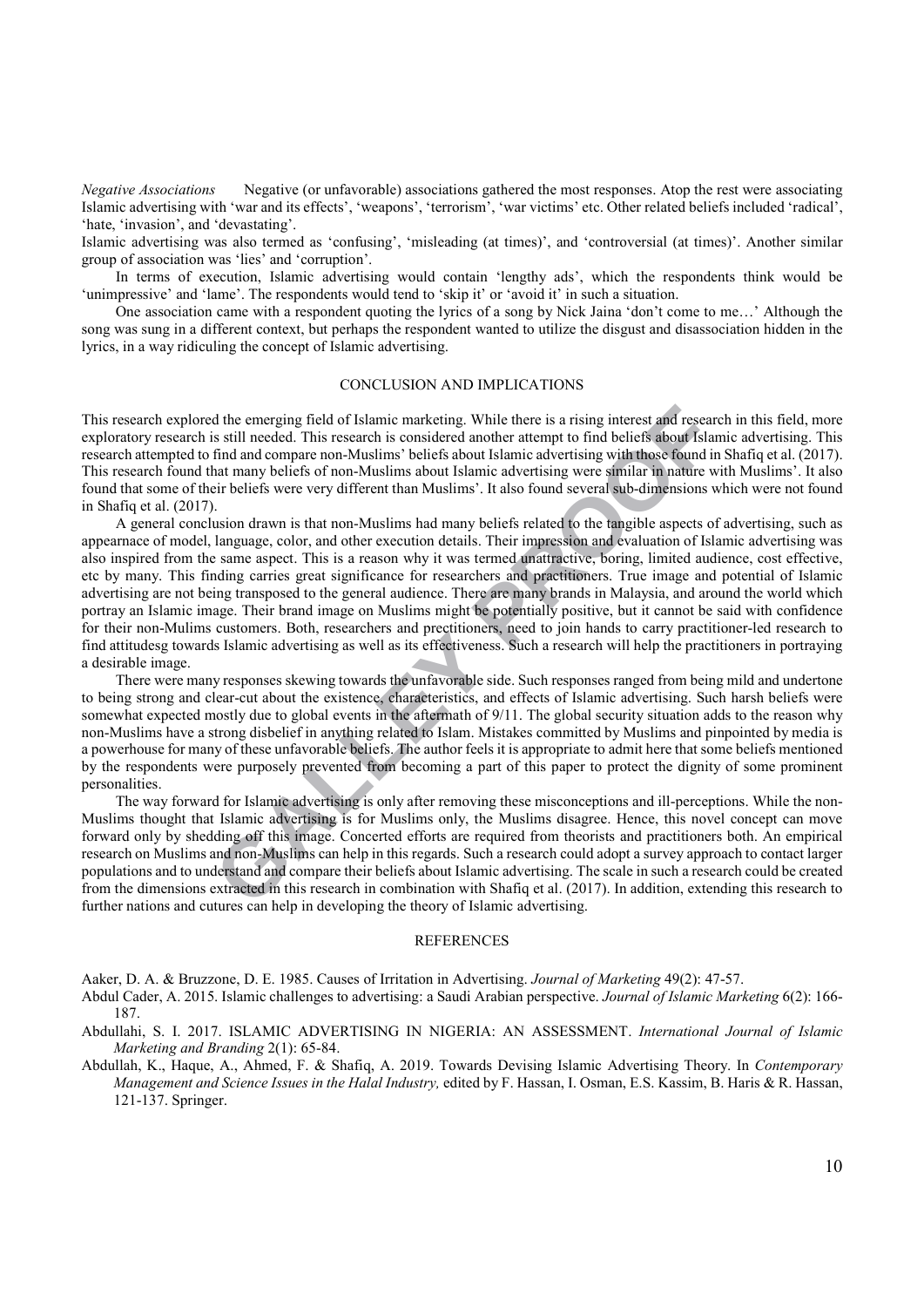- Abdullah, K. & Ismail, Y. 2011. Malaysian Consumers' Experience with Deceptive Marketing Practices of Sellers An Islamic Perspective. In *Readings in Marketing: An Islamic Perspective*, edited by O. M. Zain, 247-275. Kuala Lumpur: IIUM Press.
- Abdur Razzaque, M. 2016. *Advertisement in the Muslim World: A Critical Analysis from the Islamic Perspective*. Paper presented at the International Conference on Marketing and Business Development Bucharest, January, The Bucharest University of Economic Studies.
- Abuznaid, S. 2012. Islamic Marketing: Addressing the Muslim Market. An-Najah University Journal of Research (Humanities) 26(6): 1473-1503.
- Al-B raey, M. A. 2004. Marketing Mix Management from an Islamic Perspective: Some Insights. *Journal of International Marketing and Marketing Research* 29(31): 1-23.
- Al-Hyari, K., Alnsour, M., Al-Weshah, G. & Haffar, M. 2010. Religious beliefs and consumer behaviour: from loyalty to  boycotts. *Journal of Islamic Marketing* 3(2): 155-174.

Alserhan, B. A. 2011. The Principles of Islamic Marketing. Surrey: Gower Publishing Limited.

- Andrews, J. C., Lysonski, S. & Durvasula, S. 1991. Understanding Cross-Cultural Student Perceptions of Advertising in General: Implications for Advertising Educators and Practitioners. *Journal of Advertising* 20(2): 15-28.
- Anon., [Accessed 26 February 2017]. Anon., 2016. *World's funniest man shares his style of comedy.* [Online] Available at: http://www.thesundaily.my/news/2095186
- Anwar, M. & Saeed, M. 1996. *Promotional Tools of Marketing: An Islamic Perspective*. Kuala Lumpur, International Islamic University Malaysia: 15-30.
- Arens, W. F., Weigold, M. F. & Arens, C. 2013. Contemporary Advertising and Integrated Marketing Communications. 14th edition. New York (NY): McGraw-Hill Irwin.
- Ashill, N. J. & Yavas, U. 2005. Dimensions of advertising attitudes: Congruence between Turkish and New Zealand consumers.  *Marketing Intelligence and Planning* 23(4): 340-349.
- Bari, A. & Abbas, R. Z. 2011. ADVERTISEMENT & ISLAM: A MUSLIM WORLD PERSPECTIVE. *Australian Journal of Business and Management Research* 1(6):152-157.
- Barnes, J. H. & Dotson, M. J. 1990. An Exploratory Investigation into the Nature of Offensive Television Advertising. *Journal of Advertising* 19(3): 61-69.
- Beekun, R. I. 2003. Islamic Business Ethics. New Delhi: Goodword Books Pvt. Ltd.
- Example and Distributions *in the Command Columb* (*G. 12 Tartitaling 2002)*: 15-28<br> *World's* funniest man shares his style of<br>
bruary 2017].<br> *Abune Perspective* Mual Lumpur, International *Tools of Marketing: An Islamic* Behravan, N., Jamalzadeh, M. & Masoudi, R. 2012. A Review Study of Developing an Advertising Strategy for Westerner's Companies among Middle East Countries: the Islamic Perspective. *Information Management and Business Review* 4(3): 107-113.
- Chachula, G., Kucharski, H., Lubaś, A., Małachowska, K. & Martinovski, B. 2009. *The influence of selected aspects of Islam* on advertising efforts. Paper presented at the 16th NIC Conference on Intercultural Communication. University of Borås, Sweden.
- Clow, K. E. & Baack, D. 2012. Integrated Advertising, Promotion, and Marketing Comm nications*.* 5th edition. Pearson Education Limited.
- De Run, E. C., Butt, M. M., Fam, K.-S. & Jong, H. Y. 2010. Attitudes towards offensive advertising: Malaysian Muslims'  views. *Journal of Islamic Marketing* 1(1): 25-36.
- Dubinsky, A. J. & Hensel, P. J. 1984. Marketing Student Attitudes Toward Advertising: Implications for Marketing Education.  *Journal of Marketing Education.*
- Durvasula, S., Andrews, J. C., Lysonski, S. & Netemeyer, R. G. 1993. Assessing the Cross-National Applicability of Consumer Behavior Models: A Model of Attitude Toward Advertising in General. *Journal of Consumer Research* 19(4): 626-636.
- Eze, U. C. & Lee, C. H. 2012. Consumers' Attitude towards Advertising. *International Journal of Business and Management* 7(13): 94-108.
- Fam, K. S., Waller, D. S. & Erdogan, B. Z. 2002. *Islamic Faith and Attitudes Towards the Advertising of Controversial Products:* 491-497.
- Feiz, D., Fakharyan, M., Jalilvand, M. R. & Hashemi, M. 2013. Examining the effect of TV advertising appeals on brand attit des and advertising efforts in Iran. *Journal of Islamic Marketing* 4(1): 101-125.
- Ferle, C. L. & Lee, W.-N. 2002. Attitudes Toward Advertising: A Comparative Study of Consumers in China, Taiwan, South Korea and the United States. *Journal of International Consumer Marketing* 15(2): 5-23.
- Fullerton, J. A., Kendrick, A. & McKinnon, L. M. 2013. Advertising Ethics: Student Attitudes and Behavioral Intent.  *Journalism & Mass Communication Educator* 68(1): 33-49.
- Ghani, U., Aziz, S. & Niazi, M. A. K. 2019. *Effect of Islamic way of Advertisements on Consumers' Attitude toward Advertisements*. Paper presented at the 2<sup>nd</sup> International Conference on Economics, Busines, and Social Science, Malang, East Java.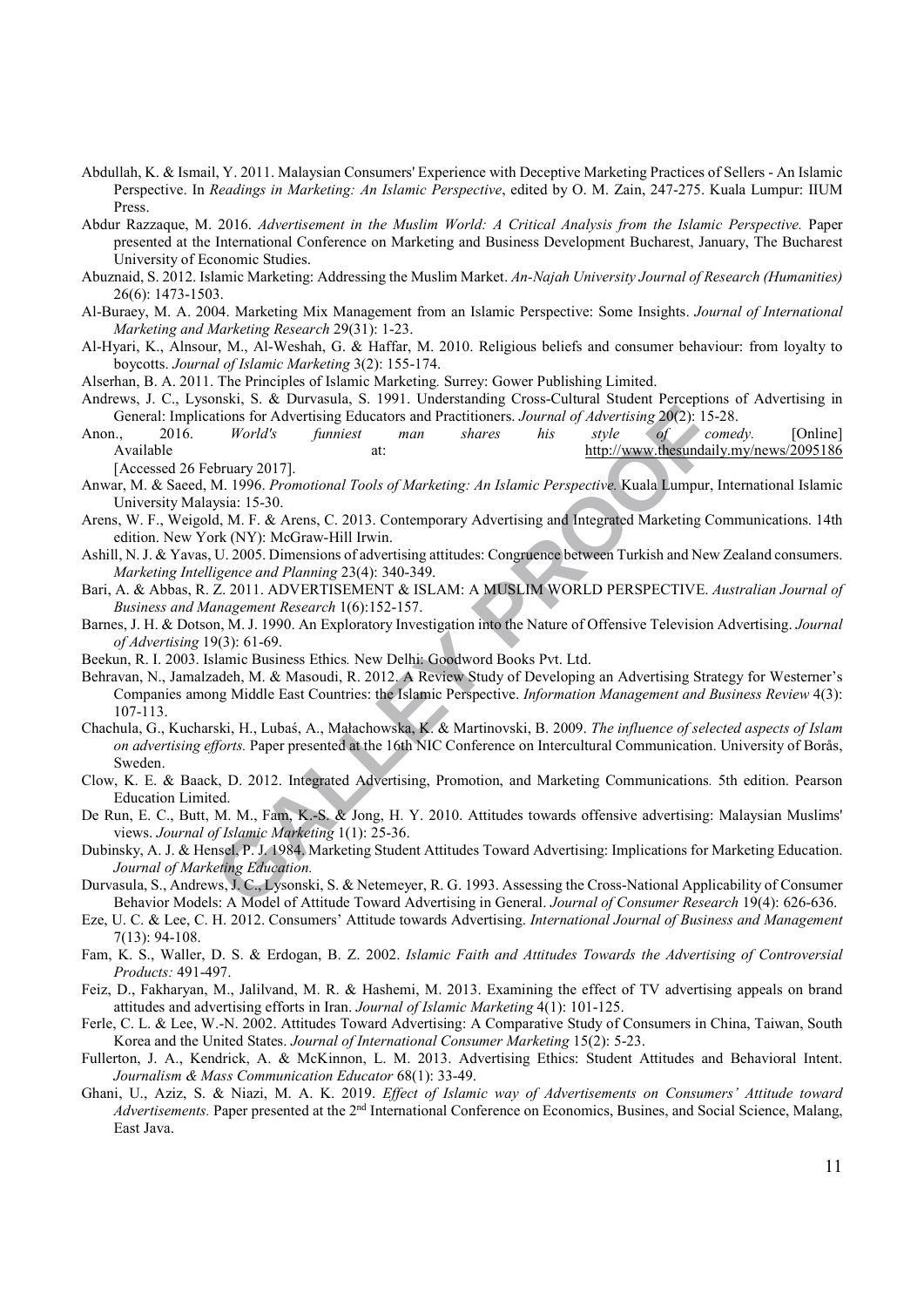- Graneheim, U. H. & Lundman, B. 2004. Qualitative content analysis in nursing research: concepts, procedures and measures to achieve trustworthiness. *Nurse Education Today* 24: 105-112.
- Greyser, S. A. 1972. Advertising-attacks and counters. Harvard Business Review, 2 (22).
- Haque, A., Rahman, S. & Ahmed, M. I. 2011. Advertising Practices of Islamic Banks in Malaysia: An Empirical Assessment Under Islamic Observation. In *Readings in Marketing: An Islamic Perspective*, edited by O. M. Zain, 277-308. Kuala Lumpur: IIUM Press.
- Haque, A., Shafiq, A. & Maulan, S. 2017). An Approach to Islamic Consumerism and its Implications on MArketing Mix.  *Intellectual Discourse, 25*(1), 137-154.
- Jalil, H., & Surach, G. (2016, October 20). *Jakim has no plans to ban 'pretzel dog': Jamil*. Retrieved February 27, 2017, from The Sun Daily: http://www.thesundaily.my/news/2010408
- Jamal, P. (2011/2012). The Islamic perspective of halal chocolates. *Halal pages*, pp. 86-91.
- Jones, J. P. (1998). Market Research: Why We Need to Be Careful. In J. P. Jones (Ed.), *How Advertising Works: The Role of Research* (pp. 107-110). London, New Delhi, UK, India: Sage Publications, International Educational and Professional Publisher.
- Kotler, P., Kartajaya, H., & Setiawan, I. (2010). *Marketing 3.0: From Products to Customers to the Human Spirit.* Hoboken, New Jersey, USA: John Wiley & Sons, Inc.
- Kottman, E. J. (1969). Truth and the Image of Advertising. *Journal of Marketing, 4*(1), 64-66.
- Kumar, S. (2012). *Marketing and Business Ethics*. New Delhi, India: Random Publications.
- Larkin, E. F. (1977). A Factor Analysis of College Student Attitudfes toward Advertising. *Journal of Advertising, 6*(2), 42-46.
- MacKenzie, S. B., & Lutz, R. J. (1989). An Empirical Examination of the Structural Antecedants of Attitude toward the ad in an Advertising Pretesting Context. *Journal of Marketing, 53*(2), 48-65.
- Mariampolski, H. (2001). *Qualitative Market Research: A comprehensive guide*. Thousand Oaks, London, New Delhi, US, UK, India: Sage Publications.
- Mehta, A. (2000). Advertising Attitudes and Advertising Effectiveness. *Journal of Advertising Research*, 67-72.
- Mertens, D. M. (1998). *Research Methods in Education and Psychology. Integrating Diversity with Quantitative and Qualitative Approaches.* Thousand Oaks, London, New Delhi: Sage Publications Inc.
- Mokhtar, A. B. (2016). A framework for Islamic advertising: Using Lavidge and Steiner's hierarchy of effects model.  *Intellectual Discourse, 24*(2), 273-294.
- Mostafa, M. M. (2011). An Investigation of Egyptian Consumers' Attitudes Towards Ethical Issues in Advertising. *Journal of Promotion Management, 17*(1), 42-60.
- Muehling, D. D. (1987). An Investigation of Factors Underlying Attitude-toward-Advertising-in-General. *Journal of Advertising, 16*(1), 32-40.
- H., & Setiawan, I. (2010). *Marketing 3.0: From Products to Customers to the Huma*.<br>
A: John Wiley & Sons, Inc.<br>
A: John Wiley & Sons, Inc.<br>
I. Truth and the Image of Advertising. Journal of Marketing, 4(1), 64-66.<br>
Irchit Niazi, M. A. L., Ghani, U. & Aziz, S. 2019. Impact of Islamic Religiosity on Consumers' Attitudes towards Islamic and Conventional ways of Advertisements, Attitude towards Brands and Purchase Intentions. *Business & Economic Review* 11(1): 1-30.
- Pollay, R. W. & Mittal, B. 1993. Here's the Beef: Factors, Determinants, and Segments in Consumer Criticism of Advertising.  *Journal of Marketing* 57(3): 99-114.
- Pratt, C. B. & James, E. L. 1994. Advertising Ethics: A Contextual Response Based on Classical Ethical Theory. *Journal of Business Ethics* 13(6): 455-468.
- Rajagopal, S., Ramanan, S., Visvanathan, R. & Satapathy, S. 2011. Halal certification: implications for marketers in UAE.  *Journal of Islamic Marketing* 2(2): 138-153.
- Rice, G. & Al-Mossawi, M. 2002. The Implications of Islam for Advertising Messages: The Middle Eastern Context. *Journal of Euromarketing* 11(3): 71-96.
- Saeed, M., Ahmed, Z. U. & Mukhtar, S.M. 2001. International Marketing Ethics from an Islamic Perspective: A Value-Maximization Approach. *Journal of Business Ethics* 32: 127-142.
- Salimi, M. 2012. Sexy Element in Advertising and Intention to Buy Among Youngsters in Islamic Countries Like Malaysia.  *Report and Opinion* 4(1): 107.
- Santos, R. d. C. 1976. How Latin American Students Perceive American Advertising. *Journal of Advertising* 5(3): 35-39.
- Schlegelmilch, B. 2001. Marketing Ethics: An International Perspective*.* London: Thomson Learning.
- Shafiq, A. 2018. A Collection of Islamic Advertising Principles Revisited and Detailed. *International Journal of Islamic Marketing and Branding* 3(3): 209-222.
- Shafiq, A., Haque, A. & Abdullah, K. 2016. *A Collection of Islamic Advertising Principles*. Paper presented at the 8<sup>th</sup> International Management and Accounting Conference, 53. Langkawi, Malaysia.
- Shafiq, A., Haque, A., Kalthom, A. & Jan, M. T. 2017. Beliefs about Islamic Advertising: An Exploratory Study in Malaysia.  *Journal of Islamic Marketiing* 8(3): 409-429.